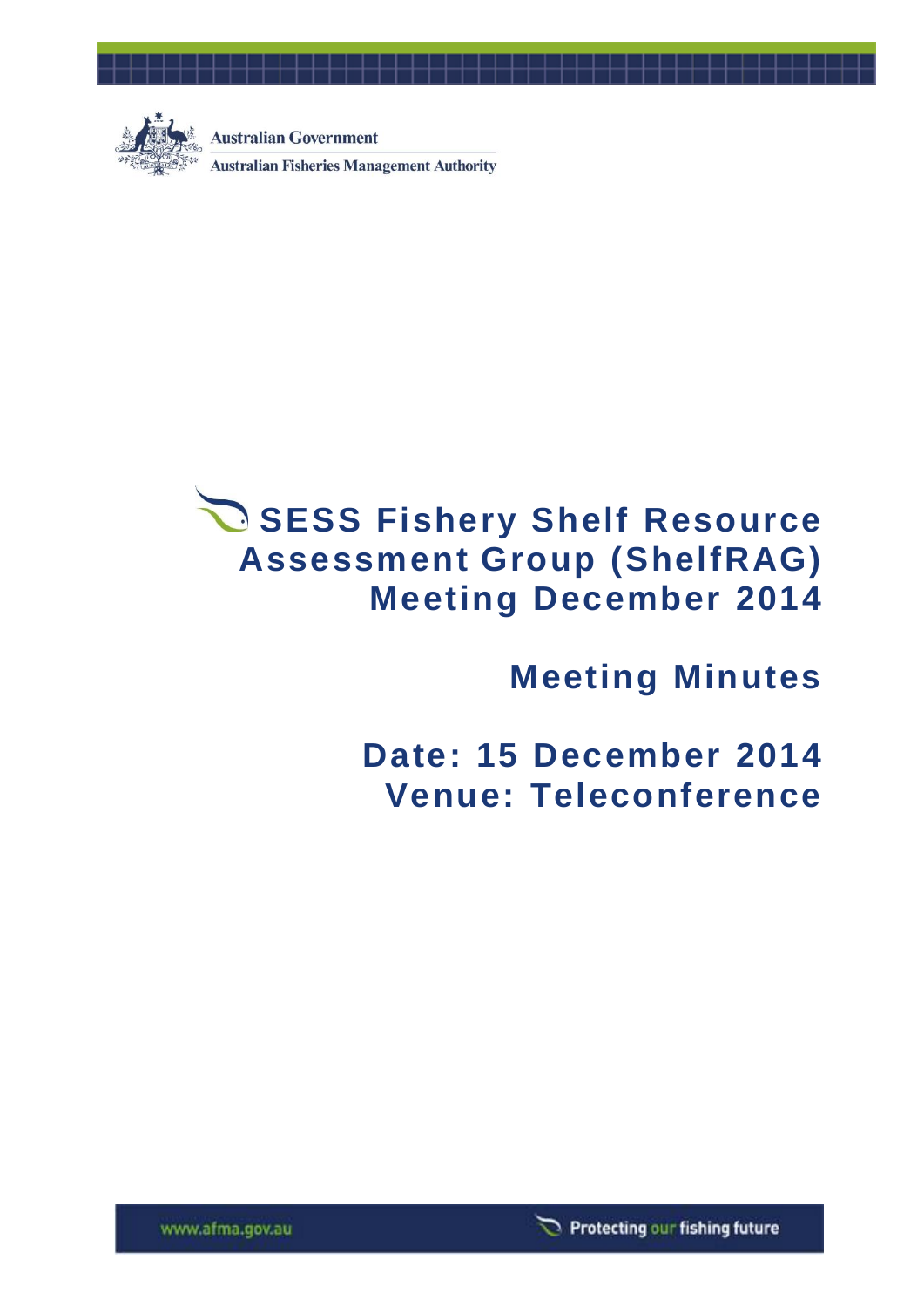#### **Attendance**

| <b>Name</b>        | Membership (type i.e. chair etc.) |
|--------------------|-----------------------------------|
| Mr Sandy Morison   | Chair                             |
| Dr Marcus Finn     | AFMA member                       |
| Dr Ian Knuckey     | Scientific member                 |
| Dr Geoff Tuck      | Scientific member, CSIRO          |
| Mr Ross Bromley    | Executive Officer - AFMA          |
| Mr Robert Curtotti | Economics member                  |
| Dr Matt Flood      | Invited participant, ABARES       |
| Mr George Day      | Invited participant, AFMA         |
| Dr Malcolm Haddon  | Invited participant, CSIRO        |
| Mr David Power     | Invited participant, AFMA         |
| Mr Dan Corrie      | Observer, AFMA                    |
| Ms Michelle Wilson | Observer, AFMA                    |
| Mr Ryan Keightley  | Observer, AFMA                    |
| Dr Miriana Sporcic | Observer, CSIRO                   |

#### **Minutes**

## **1. Introduction and apologies**

- 1. The Chair opened the meeting and welcomed members and other participants at 10:25, 15 December 2014.
- 2. The RAG noted there were no apologies.
- 3. The RAG adopted the agenda (**Attachment 1**).
- 4. The RAG followed the conflict of interest declarations as outlined in the revised Fisheries Administration Paper 12 (FAP12). A list of the full conflicts of interest declarations made by SlopeRAG for the meeting is provided in **Attachment 2**.

# **2. Redfish – Tier 1 supplementary**

- 5. The Redfish (*Centroberyx affinis*) assessment was presented to the RAG at its October 2014 meeting. At the October meeting the RAG accepted the Base Case 3 assessment (BC3), and noting that the stock status was below the limit reference point provided advice that consistent with the harvest strategy the RBC was zero.
- 6. Subsequently it was noticed that NSW catches in 2005 2013 were omitted from the catch time series.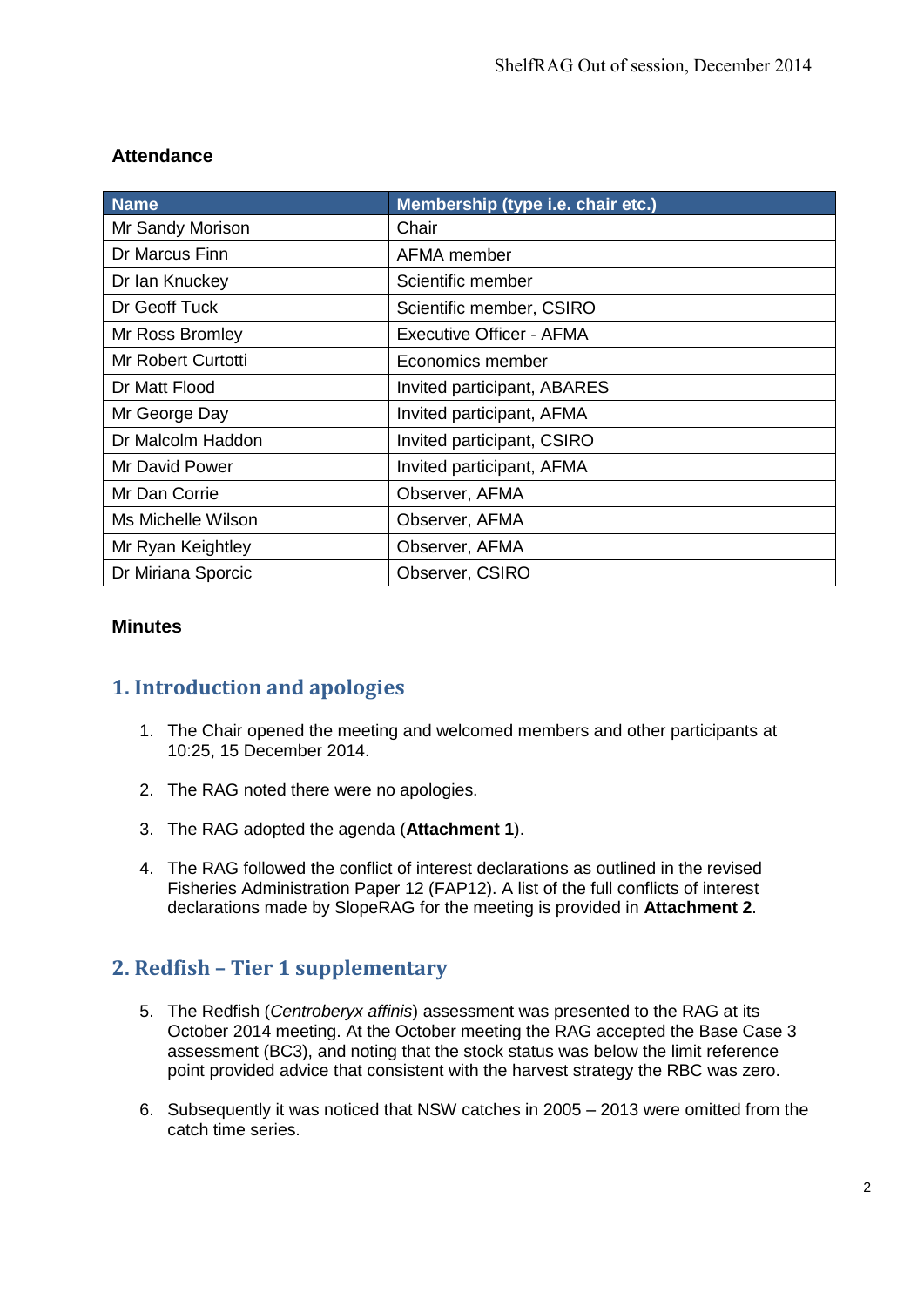7. Dr Tuck updated the assessment incorporating the NSW data (Base Case 4, BC4) and the RAG noted the results and a comparison of outcomes from BC3 and BC4. See **Table 1**.

| Table 1. Comparison of results: BC3 to BC4 |  |  |  |  |
|--------------------------------------------|--|--|--|--|
|--------------------------------------------|--|--|--|--|

| <b>Metric</b>                                                                | BC <sub>3</sub> | BC4    |
|------------------------------------------------------------------------------|-----------------|--------|
| Estimated $B_0(t)$                                                           | 14,615          | 14,558 |
| Estimated 2015 stock status, percentage of virgin<br>female spawning biomass | 11.7%           | 10.8%  |
| RBC(t)                                                                       | 0               |        |

- 8. The RAG noted that there was very little difference in the stock status estimates from BC3 compared with BC4. The RAG also noted that a rerun of the fixed catch projections made little difference in the trajectory to recovery of the stock.
- 9. Noting these outcomes the:
	- **RAG accepted** the revised assessment (BC4) and the
	- **RAG agreed** not to amend its previous RBC advice of 0 t and an incidental TAC of 100 t.

|         | Species   Assessment   RBC (t) | <b>Incidental TAC</b><br>(t) | <b>Discount</b><br>factor | Under/over<br>catch |
|---------|--------------------------------|------------------------------|---------------------------|---------------------|
| Redfish | $T$ ier 1                      | 100                          | <b>NA</b>                 | <b>NA</b>           |

## **3. Advice on Tier 3 assessment for Mirror Dory**

- 10. Dr Finn presented the AFMA paper requesting the RAG to review the final Tier 3 Mirror Dory assessment and provide advice on RBC. Dr Finn noted that at the recent ShelfRAG meeting in October 2014, the RBC advice for Mirror Dory was 684 tonnes based on a Tier 4 assessment with a  $B_{48}$  proxy target.
- 11. Mirror Dory was assessed as a Tier 3 species in 2012 and 2013. At its meetings in September and October 2014 ShelfRAG was not comfortable using the Tier 3 assessment to provide RBC advice because the assessments had no new age data, and recent length and age data appeared to be unrepresentative.
- 12. Fish Ageing Services (FAS) have supplied CSIRO with additional ageing data and the Tier 3 assessment of Mirror Dory has been updated.
- 13. The RAG reviewed the eastern area data and noted:
	- recent port length frequencies showed two distinct modes and could be showing signs of recruitment
	- retained catch shows small fish are being discarded
	- there are only four years of age frequency data but they indicate there has been good recruitment in the last few years
	- length data are only available to 2013
	- the sample from 2013 is reasonably well spread out through the year however 2014 sample came from June and July only.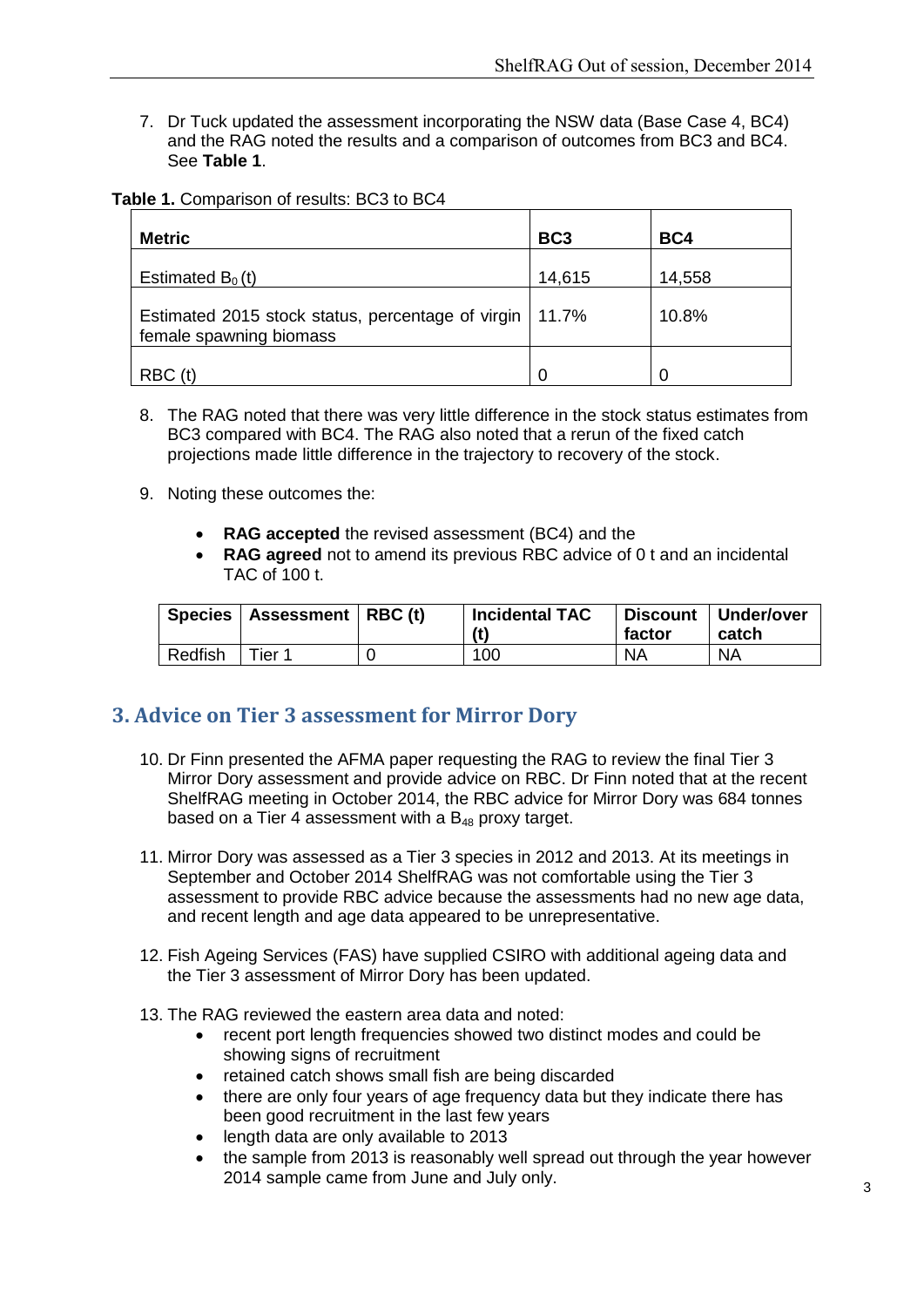- 14. The RAG reviewed data from the western area and noted:
	- there was little ageing data gathered from the western area
	- there was no western Bass Strait data
	- the fishing mortality arising from the Tier 3 completed on data taken from the west appears to be below  $F_{TARG}$
	- lack of representative sampling is an issue for this species and is especially data poor from the western area.
- 15. The RAG discussed the Tier 3 and 4 assessments for Mirror Dory and **confirmed** its previous RBC advice to use a Tier 4 assessment which produced an RBC of 684 t The RAG's concerns with the Tier 3 assessment were that:
	- years of strong recruitment (like those appearing in the Mirror Dory data) seem to make the catch curve steeper, suggesting an increase in fishing mortality that may not be occurring
	- of the four years of age data used in the Tier 3, two years appear to have strong recruitment (resulting in a lot of juveniles)
	- over a short period of time the RBC recommendations arising from the Tier 3 have gone from several thousand tonnes to zero; and that this is reflective of the data rather than stock declines
	- sampling of Mirror Dory is a real issue that is affecting the ability to run an adequate Tier 3 assessment
	- there is unrepresentative sampling of catches/size compositions
	- the size and age data we have indicate there is little cause for concern however when these data are fed into the Tier 3 assessment the outcome does not reflect this
	- the strongly cyclical nature of catches.
- 16. The RAG is confident that the Tier 4 assessment gives a more realistic estimate of stock status.
- 17. The RAG thanked Kyne Krusic-Golub (FAS) for the ageing work and Robin Thomson (CSIRO) for updating the Mirror Dory Tier 3 assessment.

*The Chair closed the meeting at 11:10*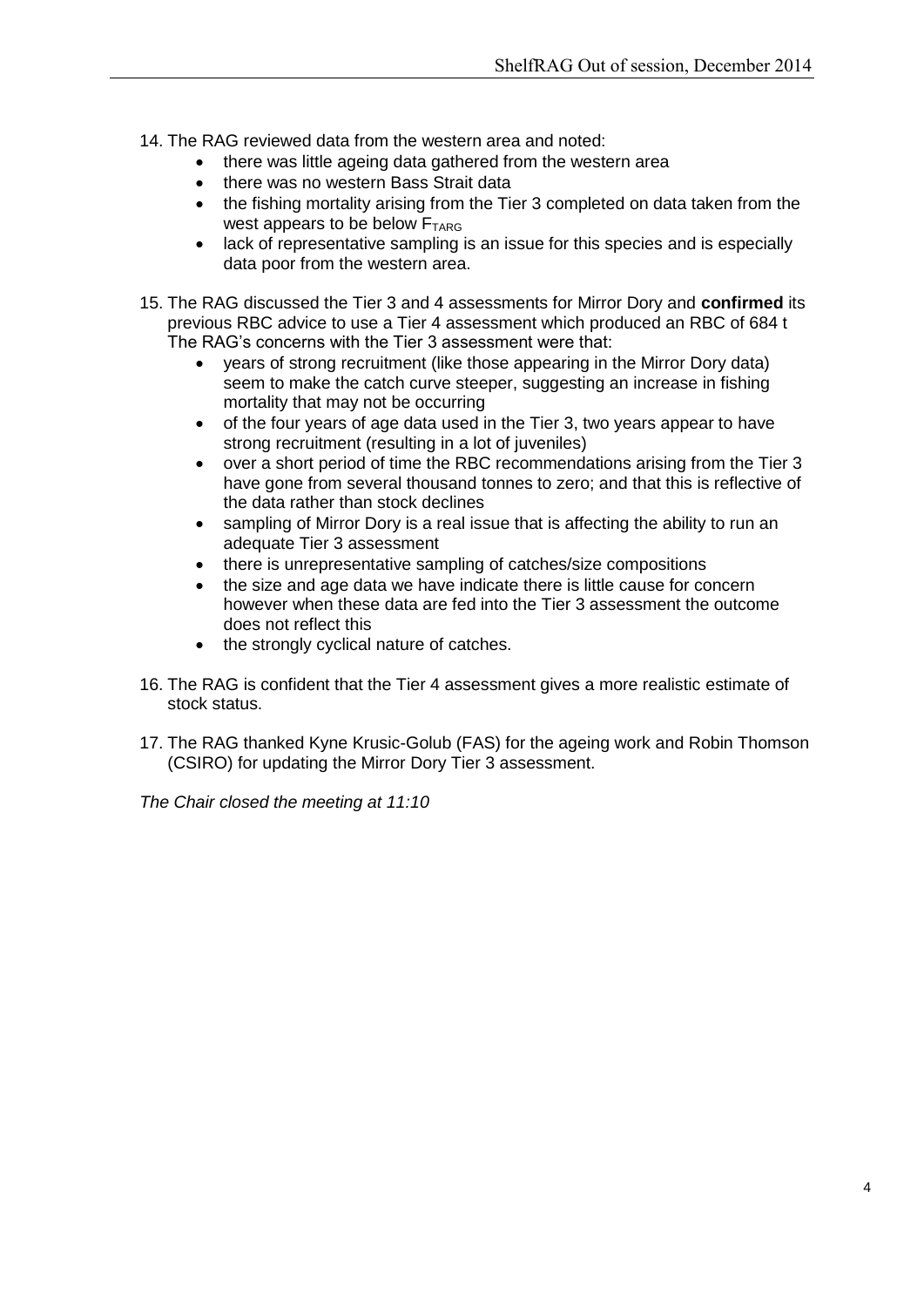### **Signed (Chairperson):**

**Date:**

#### **List of Attachments**

- 1) ShelfRAG December 2014 Agenda
- 2) ShelfRAG December2014 Declared Conflicts of Interest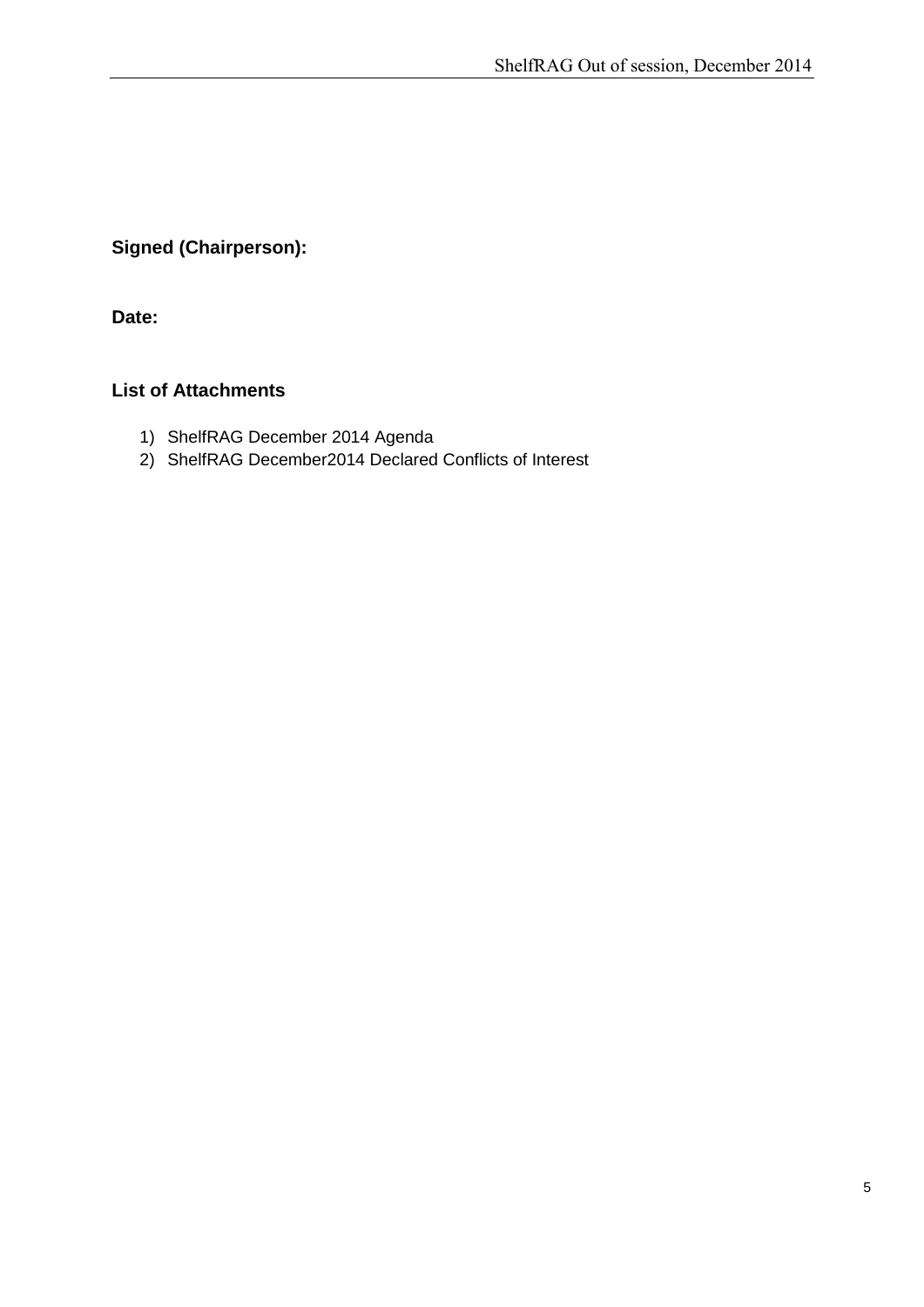#### **Attachment 1. Agenda**

# **Southern and Eastern Scalefish and Shark Fishery Shelf Resource Assessment Group (Shelf RAG) Agenda**

**Venue: Teleconference**

#### **Monday 15 December 2014**

#### **Time: 10:15 – 11:10**

#### **Chair: Mr Sandy Morison**

| Time  | <b>Item</b> |                                                                                                                      | Presenter          |
|-------|-------------|----------------------------------------------------------------------------------------------------------------------|--------------------|
| 10:15 | 1.          | <b>Preliminaries</b>                                                                                                 | Sandy Morison      |
|       |             | 1.1 Welcome and introductions/apologies                                                                              |                    |
|       |             | 1.2 Declarations of interest                                                                                         |                    |
|       |             | 1.3 Adoption of agenda                                                                                               |                    |
|       |             |                                                                                                                      |                    |
| 10:30 |             | 2. Redfish – Tier 1 supplementary                                                                                    | <b>Geoff Tuck</b>  |
|       |             | 2.1 review results of the supplementary<br>Redfish assessment and provide<br>advice/reconfirm RBC                    |                    |
| 10:40 |             | 3. Mirror Dory<br>3.1 review results of revised Mirror Dory Tier<br>3 assessment and provide<br>advice/reconfirm RBC | <b>Marcus Finn</b> |
| 11:10 |             | Meeting close                                                                                                        |                    |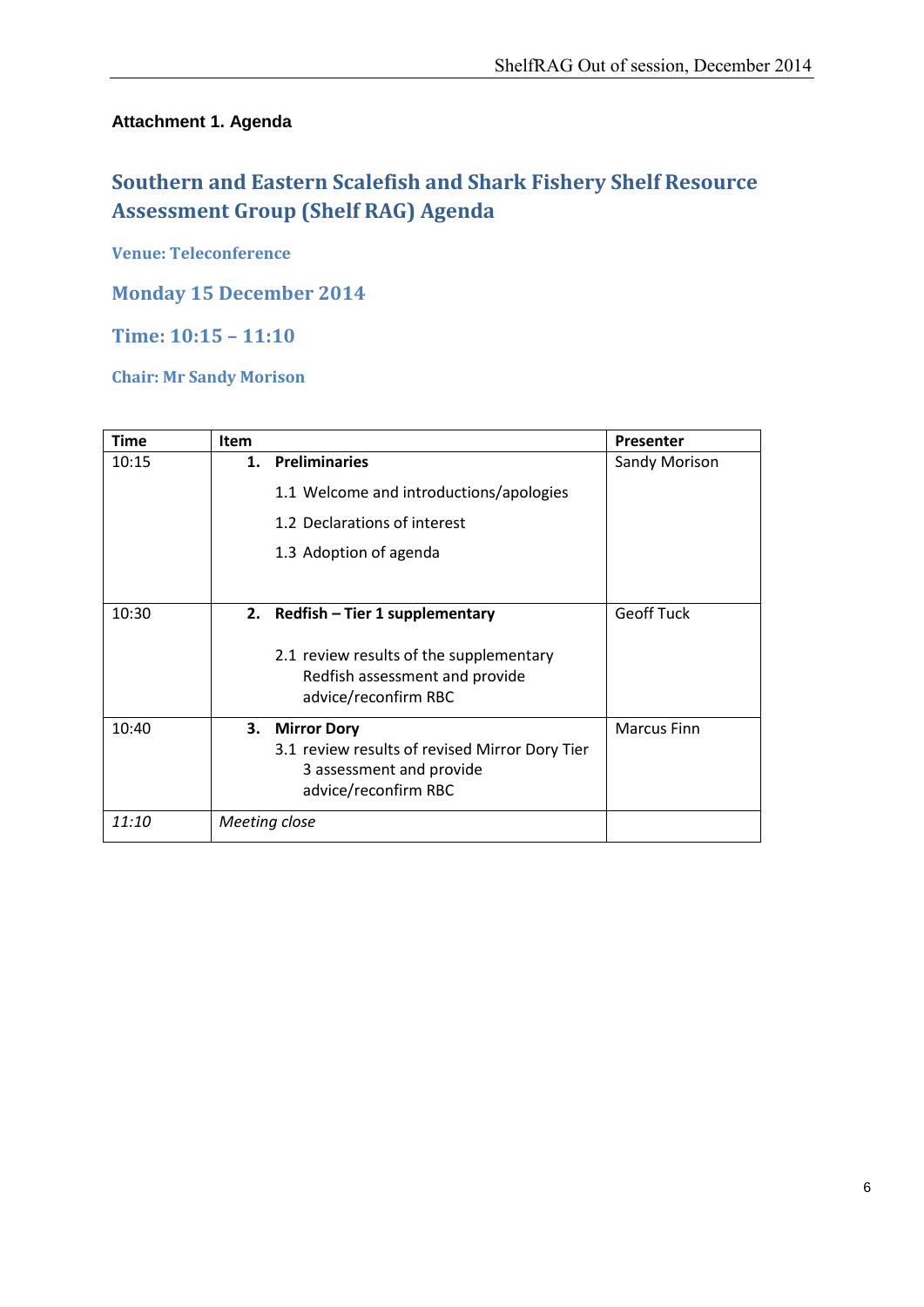| <b>Name</b>        | <b>Interest Declared</b>                                                                                                                                                                                                                                                                                                                                                                    |
|--------------------|---------------------------------------------------------------------------------------------------------------------------------------------------------------------------------------------------------------------------------------------------------------------------------------------------------------------------------------------------------------------------------------------|
| Mr Sandy Morison   | SlopeRAG and ShelfRAG Chair, member of SEMAC and<br>SESSFRAG. Consultant with an interest in funding for research<br>purposes. Conducts fisheries related work consultancies for<br>industry, companies and other Government departments. Had been<br>recently engaged by an environment non-government organization<br>to review an MSC pre-assessment of Orange Roughy in New<br>Zealand. |
| Dr Geoff Tuck      | CSIRO. Involved in Stock Assessments. Interest in obtaining<br>funding for future research. Principle investigator on the SESSF<br>stock assessment project and marine closures project.                                                                                                                                                                                                    |
| Dr Marcus Finn     | AFMA. Manager of Commonwealth and GAB Trawl Fisheries<br>section. No conflicts of interest pecuniary or otherwise.                                                                                                                                                                                                                                                                          |
| Mr Robert Curtotti | ABARES, no pecuniary interest                                                                                                                                                                                                                                                                                                                                                               |
| Dr Ian Knuckey     | Director Fishwell Consulting Pty Ltd                                                                                                                                                                                                                                                                                                                                                        |
|                    | Chair - Australian Seafood Co-products                                                                                                                                                                                                                                                                                                                                                      |
|                    | Agent – Olrac Australia electronic logbooks                                                                                                                                                                                                                                                                                                                                                 |
|                    | Scientific Member - Great Australian Bight Resource Assessment<br>Group                                                                                                                                                                                                                                                                                                                     |
|                    | Principal Investigator - SESSF and GAB Fishery Independent<br>Survey                                                                                                                                                                                                                                                                                                                        |
|                    | Project Member – Review of Monitoring and Assessment in the<br><b>SESSF</b>                                                                                                                                                                                                                                                                                                                 |
|                    | Project Member – Bird mitigation in the SESSF trawl sector                                                                                                                                                                                                                                                                                                                                  |
|                    | Scientific Advisor - GABIA, SETFIA, SSIA                                                                                                                                                                                                                                                                                                                                                    |
| Dr Malcolm Haddon  | CSIRO stock assessment scientist. Member of SESSFRAG,<br>Northern Prawn RAG and sub-Antarctic RAG. No pecuniary<br>interest.                                                                                                                                                                                                                                                                |
| Mr Ross Bromley    | AFMA. Demersal and Midwater Trawl Fisheries section. No<br>pecuniary interest or otherwise.                                                                                                                                                                                                                                                                                                 |
| Mr David Power     | AFMA. Manager Gillnet, Hook and Trap Fisheries section. No<br>pecuniary interest.                                                                                                                                                                                                                                                                                                           |
| Mr George Day      | AFMA, Senior manager, no pecuniary interest                                                                                                                                                                                                                                                                                                                                                 |
| Dr Matt Flood      | ABARES, no pecuniary interest                                                                                                                                                                                                                                                                                                                                                               |

# **Attachment 2 Declarations of interest**